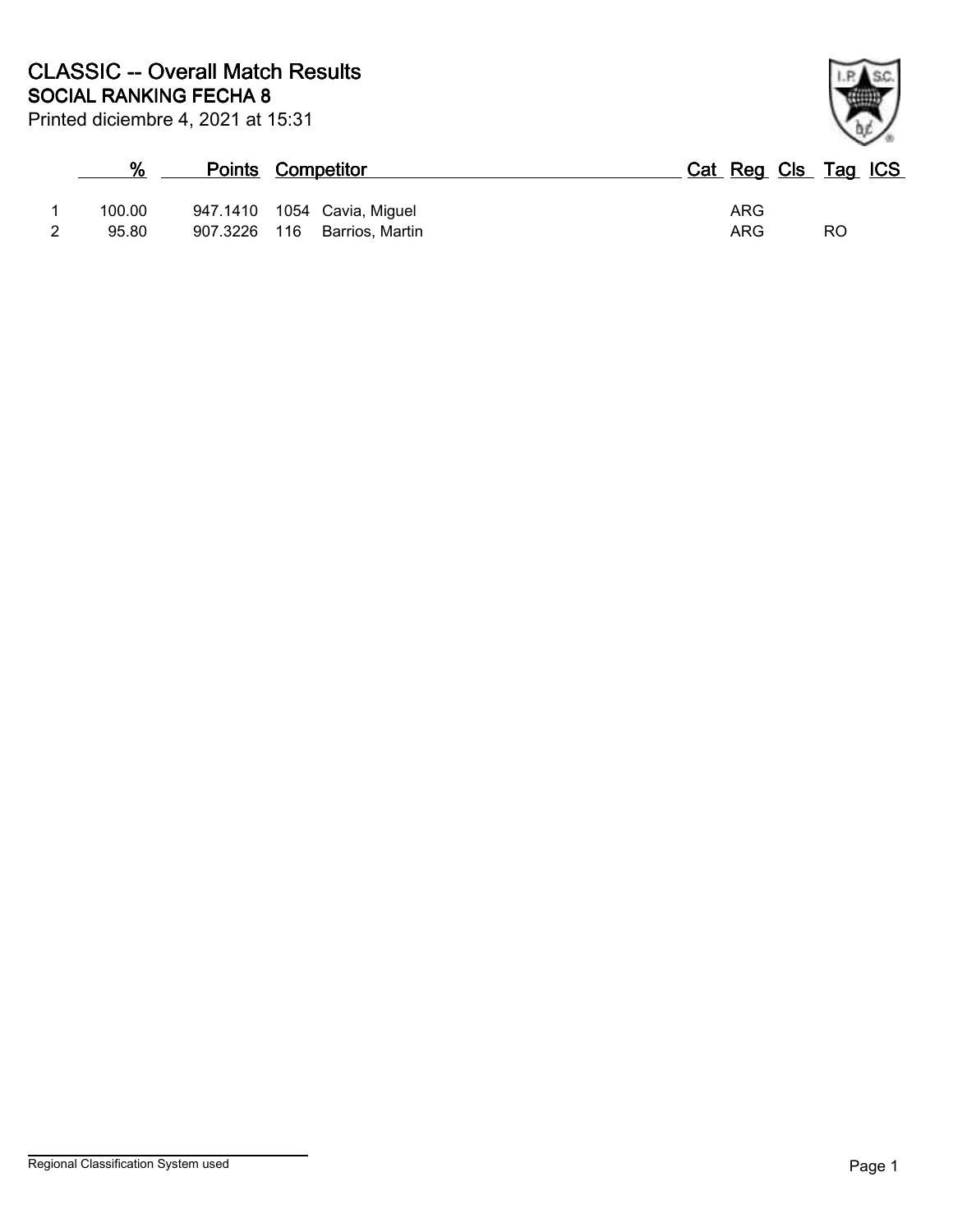|                | %<br><b>Points</b> |          | Competitor |                          |    |            | Cat Reg Cls Tag ICS |
|----------------|--------------------|----------|------------|--------------------------|----|------------|---------------------|
| 1              | 100.00             | 976.2779 | 471        | Quintana, Edgardo Ángel  | S  | <b>ARG</b> | <b>RO</b>           |
| $\overline{2}$ | 98.07              | 957.3922 | 468        | Prieto, Marcelo Germán   |    | <b>ARG</b> |                     |
| 3              | 90.05              | 879.1068 | 722        | Lopez, Nestor Leonardo   |    | <b>ARG</b> |                     |
| 4              | 80.21              | 783.0786 | 609        | Alvarez, Guillermo Ferna |    | ARG        |                     |
| 5              | 77.45              | 756.1087 | 824        | Burini, Gustavo Mario    | S  | <b>ARG</b> |                     |
| 6              | 74.19              | 724.2627 | 62         | Gregori, Leandro Javier  |    | <b>ARG</b> | <b>RO</b>           |
| $\overline{7}$ | 67.63              | 660.2160 | 1364       | Treyer, Ignacio Alfredo  | SJ | <b>ARG</b> |                     |
| 8              | 7.07               | 68.9929  | 408        | Moreno, Ricardo Alberto  | SS | <b>ARG</b> | <b>RO</b>           |
|                |                    |          |            |                          |    |            |                     |

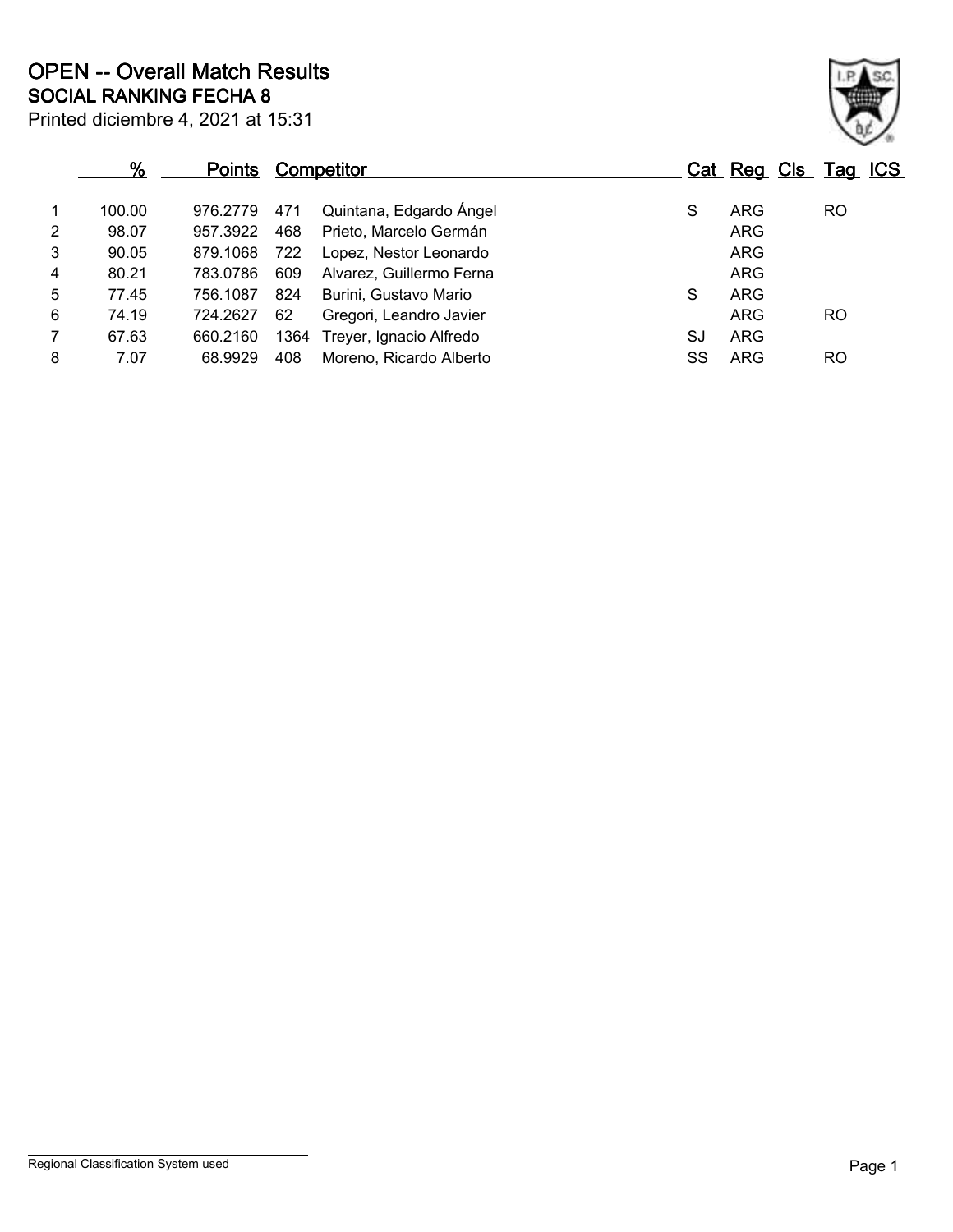**SOCIAL RANKING FECHA 8 PRODUCTION -- Overall Match Results**

| Printed diciembre 4, 2021 at 15:31 |  |
|------------------------------------|--|
|------------------------------------|--|



|                     | <u>%</u> | <b>Points Competitor</b> |      |                                                         |             | <u>Cat Reg Cls Tag ICS</u> |            |
|---------------------|----------|--------------------------|------|---------------------------------------------------------|-------------|----------------------------|------------|
|                     | 100.00   | 940.6065                 | 712  | Duran, Juan Pablo                                       |             | <b>ARG</b>                 |            |
| 1<br>$\overline{2}$ | 96.51    | 907.8099                 | 875  |                                                         | J           | <b>ARG</b>                 |            |
| 3                   | 95.45    | 897.8087                 | 134  | Manes, Matias<br>Borges, Walter Santiago                | J<br>S      | <b>ARG</b>                 |            |
|                     | 94.16    | 885.6558                 | 228  |                                                         | S           | <b>ARG</b>                 |            |
| 4<br>5              | 93.54    | 879.8239                 | 333  | Durán, Claudio Daniel                                   |             | <b>ARG</b>                 |            |
| 6                   | 92.63    | 871.2597                 | 538  | Lanzilotta, Julio Dario<br>Seifert, Sebastián Ariel     |             | <b>ARG</b>                 |            |
| 7                   | 90.78    | 853.8989                 | 442  |                                                         |             | <b>ARG</b>                 |            |
| 8                   | 89.89    | 845.4971                 | 1157 | Palomba, Esteban David<br>Sabaris Monte, Juan Sebastian |             | <b>ARG</b>                 |            |
| 9                   | 87.15    | 819.7400                 | 171  | Cerqueiro Toconas, Juan Manuel                          |             | <b>ARG</b>                 |            |
| 10                  | 86.19    | 810.6660                 | 598  | Zancaner, Federico                                      |             | <b>ARG</b>                 |            |
| 11                  | 85.43    | 803.5389                 | 419  | Obertello, Daniel Héctor                                | S           | <b>ARG</b>                 |            |
| 12                  | 83.53    | 785.7054                 | 460  |                                                         |             | <b>ARG</b>                 |            |
| 13                  | 82.19    | 773.0632                 | 107  | Pires Apolonia, Germán Antonio                          | $\mathsf S$ | <b>ARG</b>                 | <b>RO</b>  |
| 14                  | 81.63    | 767.8541                 | 517  | Baigorria, Omar Horacio<br>Salamone, Mauricio Damian    |             | <b>ARG</b>                 | <b>RO</b>  |
| 15                  | 81.29    | 764.6232                 | 1086 | Lojo, Luciana Trinida                                   | L           | <b>ARG</b>                 |            |
| 16                  | 80.40    | 756.2449                 | 732  | Peressini, Ariel Gustavo                                |             | <b>ARG</b>                 |            |
| 17                  | 78.34    | 736.8563                 | 1340 | Jubete, Martin Javier                                   |             | <b>ARG</b>                 |            |
| 18                  | 74.76    | 703.2425                 | 231  | Espiñeira, Miguel Ángel                                 |             | <b>ARG</b>                 |            |
| 19                  | 74.75    | 703.1392                 | 1381 | Trotz, German                                           |             | <b>ARG</b>                 |            |
| 20                  | 74.70    | 702.6024                 | 910  | Santucho Sawicki, Facundo Nazaren                       |             | <b>ARG</b>                 | <b>NOV</b> |
| 21                  | 74.56    | 701.2956                 | 507  | Romero, Rodrigo                                         |             | <b>ARG</b>                 |            |
| 22                  | 73.80    | 694.1914                 | 1144 | Perez, Silvio                                           |             | <b>ARG</b>                 |            |
| 23                  | 71.96    | 676.8305                 | 172  | Ces, Christian Danie                                    |             | <b>ARG</b>                 | <b>RO</b>  |
| 24                  | 71.29    | 670.5428                 | 196  | Correa, Leonardo Gilber                                 |             | <b>ARG</b>                 |            |
| 25                  | 68.91    | 648.1701                 | 346  | Lobasso, Diego Damian                                   |             | <b>ARG</b>                 |            |
| 26                  | 68.73    | 646.4597                 | 367  | Maidana, José Bernabé                                   | S           | <b>ARG</b>                 |            |
| 27                  | 68.13    | 640.8199                 | 1503 | Sanchez, Ernesto Martin                                 |             | <b>ARG</b>                 | <b>CUR</b> |
| 28                  | 67.23    | 632.3750                 | 1196 | Ramirez, Fernando Gabrie                                |             | <b>ARG</b>                 |            |
| 29                  | 65.96    | 620.3883                 | 450  | Pauletig, German Carlos                                 |             | <b>ARG</b>                 |            |
| 30                  | 65.23    | 613.5157                 | 959  | Fasci, Omar                                             | SS          | <b>ARG</b>                 |            |
| 31                  | 64.99    | 611.2698                 | 371  | Manes, Rodolfo Gabriel                                  | S           | <b>ARG</b>                 |            |
| 32                  | 63.35    | 595.9100                 | 499  | Rodolfi, Walter                                         | S           | <b>ARG</b>                 | <b>RO</b>  |
| 33                  | 62.67    | 589.4894                 | 214  | Delgado, Diego Ricardo                                  | S           | <b>ARG</b>                 | <b>RO</b>  |
| 34                  | 61.79    | 581.2351                 | 1578 | Tessitore, Sebastian                                    |             | <b>ARG</b>                 |            |
| 35                  | 61.18    | 575.5005                 | 1303 | Tejerina, Eduardo Martin                                |             | <b>ARG</b>                 |            |
| 36                  | 60.80    | 571.9152                 | 515  | Sabach, Marcelo Victor                                  | $\mathbf S$ | <b>ARG</b>                 |            |
| 37                  | 60.80    | 571.8735                 | 494  | Rivaud, Alejandro Luis                                  | S           | <b>ARG</b>                 | <b>RO</b>  |
| 38                  | 60.34    | 567.5374                 | 1400 | Donadio Tellado, Damián Pablo                           |             | <b>ARG</b>                 |            |
| 39                  | 60.29    | 567.0927                 | 43   | Jauregui, Martín                                        |             | <b>ARG</b>                 | <b>RO</b>  |
| 40                  | 60.22    | 566.4544                 | 274  | Geremias, Gustavo Omar                                  | SS          | <b>ARG</b>                 |            |
| 41                  | 59.98    | 564.1365                 | 1248 | Ortiz, Facundo Maximil                                  |             | <b>ARG</b>                 |            |
| 42                  | 59.50    | 559.6482                 | 105  | Bacarini, Arnaldo Cesár                                 | SS          | <b>ARG</b>                 |            |
| 43                  | 59.38    | 558.5119                 | 1174 | Jordan, Hugo                                            | $\mathsf S$ | <b>ARG</b>                 |            |
| 44                  | 58.59    | 551.1170                 | 165  | Castro, Mariano Oscar                                   |             | <b>ARG</b>                 |            |
| 45                  | 57.38    | 539.6791                 |      | 1185 Kwon, Ki Hwan                                      |             | <b>ARG</b>                 |            |
|                     |          |                          |      |                                                         |             |                            |            |

Regional Classification System used **Page 1**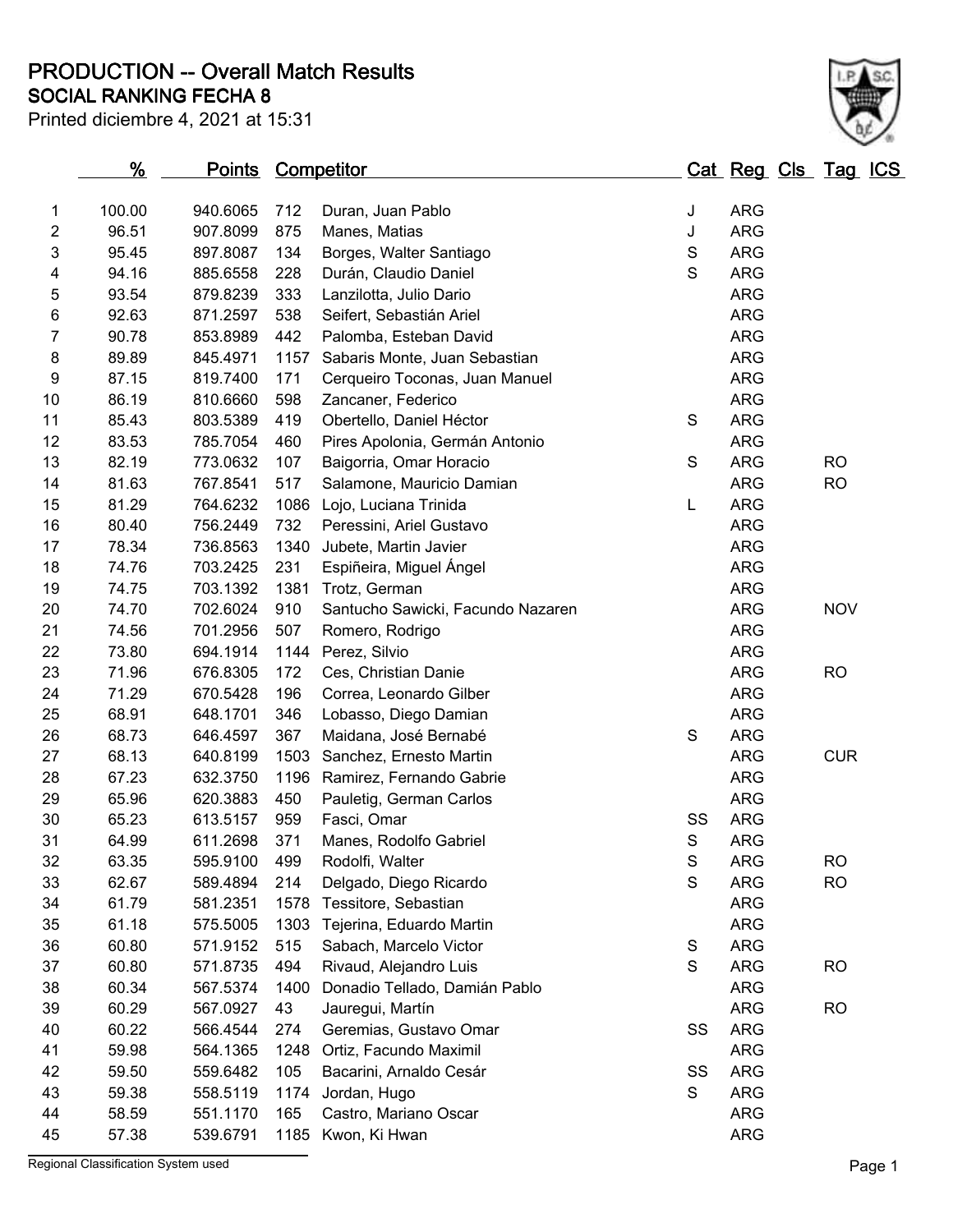**SOCIAL RANKING FECHA 8 PRODUCTION -- Overall Match Results**

| Printed diciembre 4, 2021 at 15:31 |  |
|------------------------------------|--|
|------------------------------------|--|

|    | <u>%</u> | <u>Points</u> |      | <b>Competitor</b>          |    | <u>Cat Reg Cls Tag ICS</u> |            |  |
|----|----------|---------------|------|----------------------------|----|----------------------------|------------|--|
|    |          |               |      |                            |    |                            |            |  |
| 46 | 57.36    | 539.4917      | 626  | Castia, Paola Alejandra    | L  | ARG                        |            |  |
| 47 | 55.50    | 522.0370      | 498  | Rodolfi, Luciano           | SS | <b>ARG</b>                 | <b>RO</b>  |  |
| 48 | 54.47    | 512.3265      | 699  | Heusinger, Carlos Valentin |    | ARG                        | <b>RO</b>  |  |
| 49 | 53.36    | 501.8818      | 114  | Bareiro, Andrea Celeste    |    | <b>ARG</b>                 |            |  |
| 50 | 53.29    | 501.2575      | 605  | Minguez, Fernando Osvald   | S  | <b>ARG</b>                 |            |  |
| 51 | 52.78    | 496.4447      | 493  | Ritta, Javier Fernando     | S  | <b>ARG</b>                 |            |  |
| 52 | 52.28    | 491.7426      | 619  | Fiorese, Daniel Pedro      | SS | <b>ARG</b>                 | <b>RO</b>  |  |
| 53 | 52.22    | 491.2167      | 1227 | Raffo, Martin Alberto      |    | ARG                        |            |  |
| 54 | 49.96    | 469.9435      | 616  | Perez, Miguel Angel        | S  | <b>ARG</b>                 |            |  |
| 55 | 49.38    | 464.4527      | 33   | Fink, Claudia              |    | ARG                        | <b>RO</b>  |  |
| 56 | 48.87    | 459.6460      | 157  | Carmona, Hugo Deonelo      | SS | <b>ARG</b>                 |            |  |
| 57 | 47.70    | 448.6954      | 574  | Treyer, Carlos Alfredo     | SS | <b>ARG</b>                 |            |  |
| 58 | 42.75    | 402.1034      | 744  | Gómez, Jorge Gonzalo       |    | <b>ARG</b>                 |            |  |
| 59 | 39.04    | 367.2395      | 809  | Urso, Daniel Edgardo       | S  | <b>ARG</b>                 |            |  |
| 60 | 35.78    | 336.5910      | 1551 | Grillo, Sergio             |    | ARG                        | <b>CUR</b> |  |
| 61 | 35.30    | 332.0754      | 1550 | Curto, Martin Ezequiel     |    | ARG                        | <b>CUR</b> |  |
| 62 | 32.03    | 301.3132      | 1246 | Soriano, Fernando Cesar    | SS | ARG                        |            |  |
|    |          |               |      |                            |    |                            |            |  |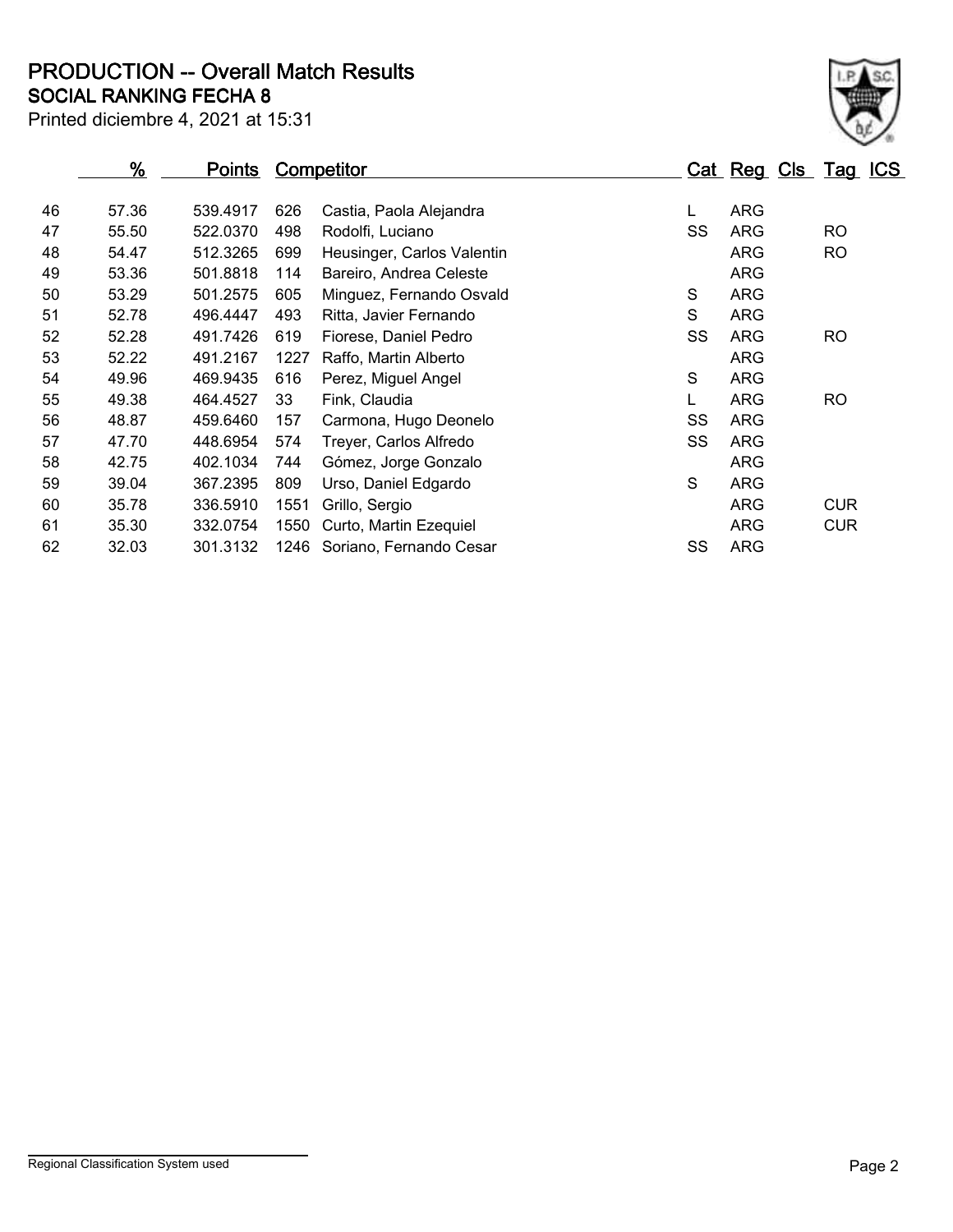**SOCIAL RANKING FECHA 8 PRODUCTION OPTICS -- Overall Match Results**

Printed diciembre 4, 2021 at 15:31

### **% Points Competitor Cat Reg Cls Tag ICS** 1 100.00 952.8003 232 Espinha Patricio, Diego Gaston ARG 2 95.65 911.3629 322 Judez Rivas, Juan Cruz ARG 3 93.25 888.4904 221 Digilio, Alexis Damian ARG 4 92.32 879.6186 38 Zoppi, Daniel S ARG 5 90.30 860.3660 1088 Miguel, Pablo Maximilia ARG 6 84.06 800.9168 560 Stankiewitsch, Nicolás Adrián Andreas Arg ARG RO 7 80.87 770.5093 464 Ponizio, Leonardo Albert ARG 8 80.83 770.1164 559 Stamon, David ARG 80.83 ARG 9 79.12 753.8291 236 Fandiño, Roberto SS ARG 10 77.99 743.0493 137 Bragadini, Hector Alberto **ARG** 11 76.01 724.2673 34 Lojo, Jose Antonio ARG RO 12 66.96 637.9711 299 Grimberg, Sergio Daniel ARG RO 13 59.29 564.9500 279 Gianni, Julio César S ARG 14 53.89 513.4512 1399 Ameghino, Javier S ARG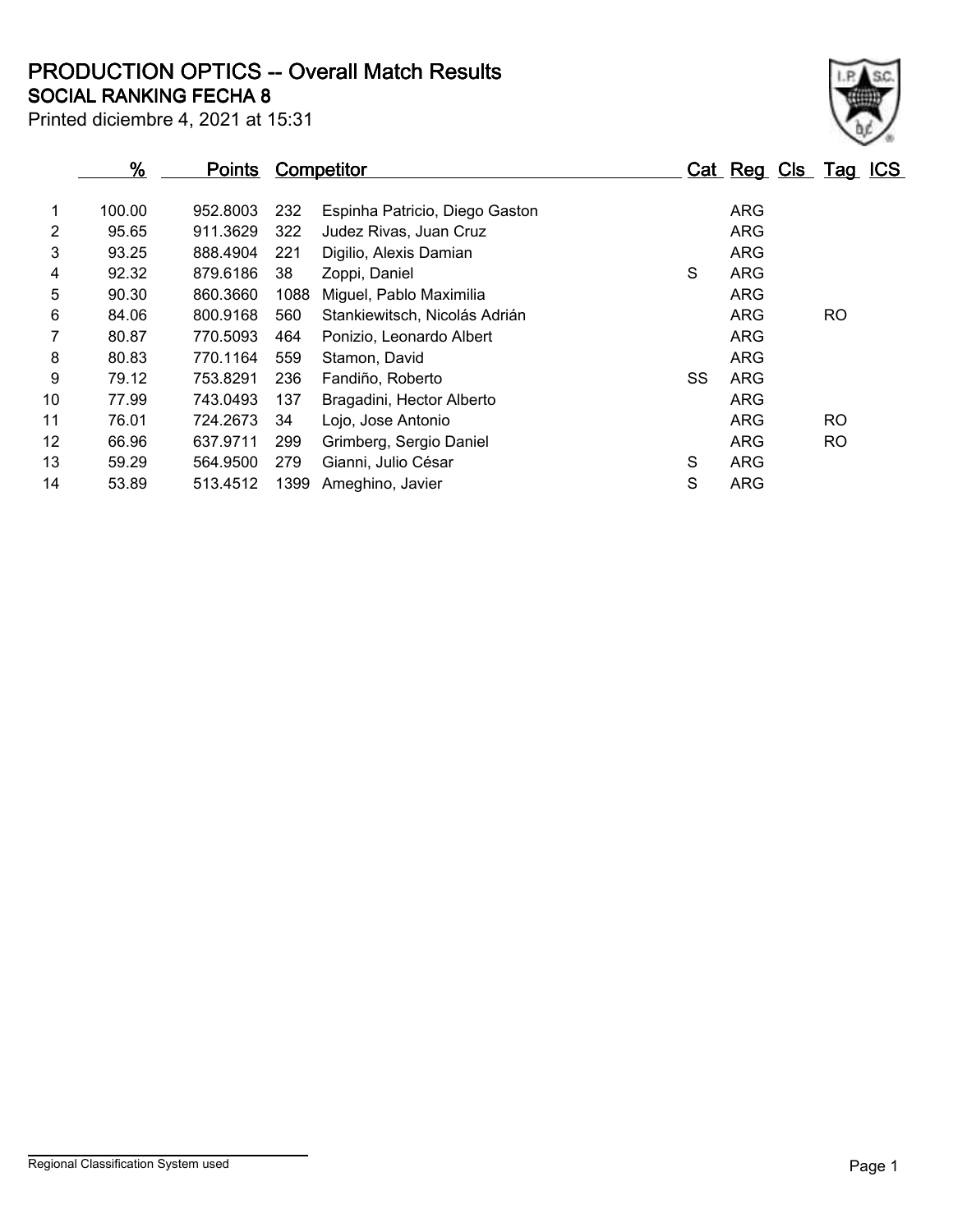Printed diciembre 4, 2021 at 15:31 **SOCIAL RANKING FECHA 8 STANDARD -- Overall Match Results**

|                | %      | <b>Points</b> |     | <b>Competitor</b>        |    |            | Cat Reg Cls Tag ICS |
|----------------|--------|---------------|-----|--------------------------|----|------------|---------------------|
| 1              | 100.00 | 915.4912      | 385 | Meccia, Marcelo Damián   |    | <b>ARG</b> |                     |
| $\overline{2}$ | 99.84  | 914.0418      | 799 | Silva, Lucas             |    | <b>ARG</b> |                     |
| 3              | 98.27  | 899.6635      | 200 | Crespo, Alejandro Martí  |    | <b>ARG</b> |                     |
| 4              | 93.22  | 853.4477      | 144 | Burgos, Adrián Oscar     | S  | <b>ARG</b> |                     |
| 5              | 92.00  | 842.2518      | 564 | Suárez, Rodrigo Daniel   |    | <b>ARG</b> | RO.                 |
| 6              | 85.60  | 783.6503      | 533 | Saraullo, Pablo Hernán   |    | ARG        |                     |
| $\overline{7}$ | 75.63  | 692.4110      | 360 | Luces, Héctor Hernán     |    | <b>ARG</b> |                     |
| 8              | 75.41  | 690.3462      | 518 | Salerno, Juan Pablo      |    | ARG        | <b>RO</b>           |
| 9              | 74.87  | 685.4231      | 273 | Gentile, Ricardo Aurelio | SS | <b>ARG</b> |                     |
| 10             | 60.44  | 553.2869      | 530 | Santiago, Eduardo Ruben  | S  | ARG        |                     |
|                |        |               |     |                          |    |            |                     |